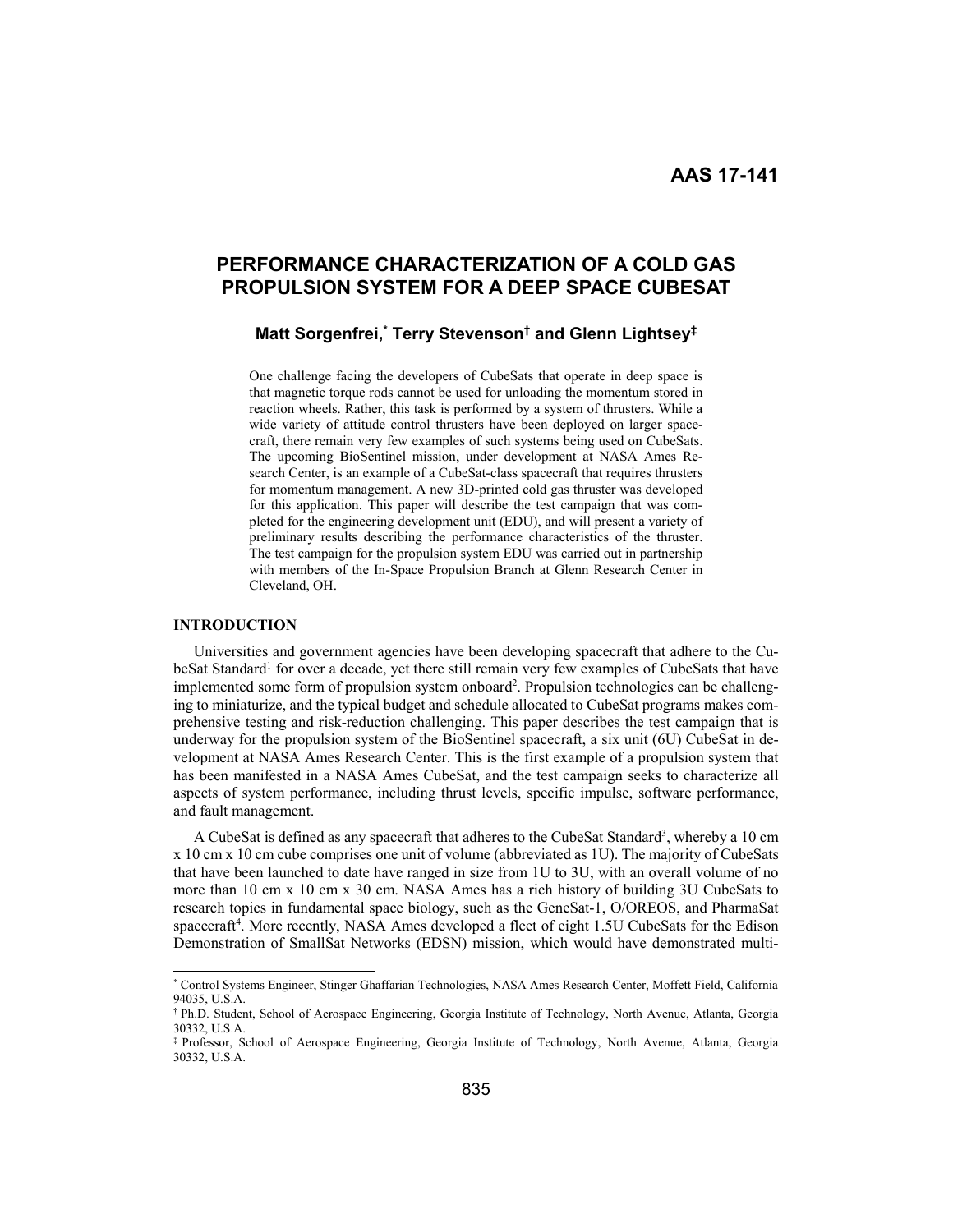point science operations in LEO<sup>5</sup>. Unfortunately, EDSN suffered a launch vehicle failure prior to deployment.

The BioSentinel mission represents a unique opportunity for NASA Ames in that this spacecraft not only requires a wide range of advanced technologies for successful operation, but will also operate in an environment that has not yet been encountered by CubeSats. BioSentinel will launch on the first flight of the Space Launch System (SLS), a heavy-lift rocket being developed by NASA to enable future human missions to deep space. On the maiden flight of SLS, known as Exploration Mission 1 (EM-1), the rocket will place the Orion Multi-Purpose Crew Vehicle on a Lunar orbit trajectory prior to deploying a number of secondary payloads, including BioSentinel. Over the 12- 18 month mission life, BioSentinel will characterize the radiation environment encountered beyond the Van Allen belts, which will help to inform the development of radiation countermeasures for future manned missions<sup>6</sup>. While the science payload itself doesn't levy stringent pointing requirements on the spacecraft, it is necessary to point the spacecraft antennas towards Earth for communication, which in turn necessitates an active attitude determination and control system (ADCS). The BioSentinel propulsion system will be used for rotation rate reduction after tip-off from the upper stage of SLS, and for reaction wheel momentum management throughout the life of the mission.

As described in Reference 7, the BioSentinel project has selected a 3D-printed, cold gas propulsion system produced by the Georgia Institute of Technology (Georgia Tech) for use in this mission. One advantage of 3D-printing the main tank, expansion tank, piping, and nozzles is that the overall shape can be custom-designed for the mission at hand, allowing the spacecraft to maximize the amount of propellant stored within the system. BioSentinel will be the second spacecraft to make use of the 3D-printed propulsion technology from Georgia Tech, but this will be the first time it is used in a 6U CubeSat. Thus, a rigorous test campaign has been planned for both the engineering development unit (EDU) and the flight unit. This paper describes the test campaign that was performed for the EDU, and presents a variety of preliminary results describing the performance characteristics of the thruster.

The EDU test campaign was conducted at both Georgia Tech and Glenn Research Center (GRC) in Cleveland, OH. In both cases, fundamental propulsion system performance characteristics such as minimum impulse bit, thrust level, and total impulse were verified experimentally using a thrust stand mounted in a vacuum chamber. Testing of the system must be carried out in a vacuum chamber to obtain the proper pressure ratio across the nozzles. While thermal control is not strictly required for testing, certain tests were undertaken at the anticipated temperature extremes for the mission. Both thrust stands are capable of resolving thrusts in the milliNewton range required for BioSentinel, although their basic construction differed some. The performance results collected on both thrust stands are in good agreement with each other, and all results so far indicate that the propulsion system will operate as required during the mission.

The remainder of this paper is organized as follows. First, the BioSentinel mission and specifics of the spacecraft design are briefly introduced. Next, a detailed description of the propulsion system design is presented, and performance targets are reviewed. The overall test campaign is then outlined, and a number of test results are provided. This is followed by a discussion of the test results to date, and an overview of what tests remain. The paper concludes with a description of the future work facing the BioSentinel propulsion team.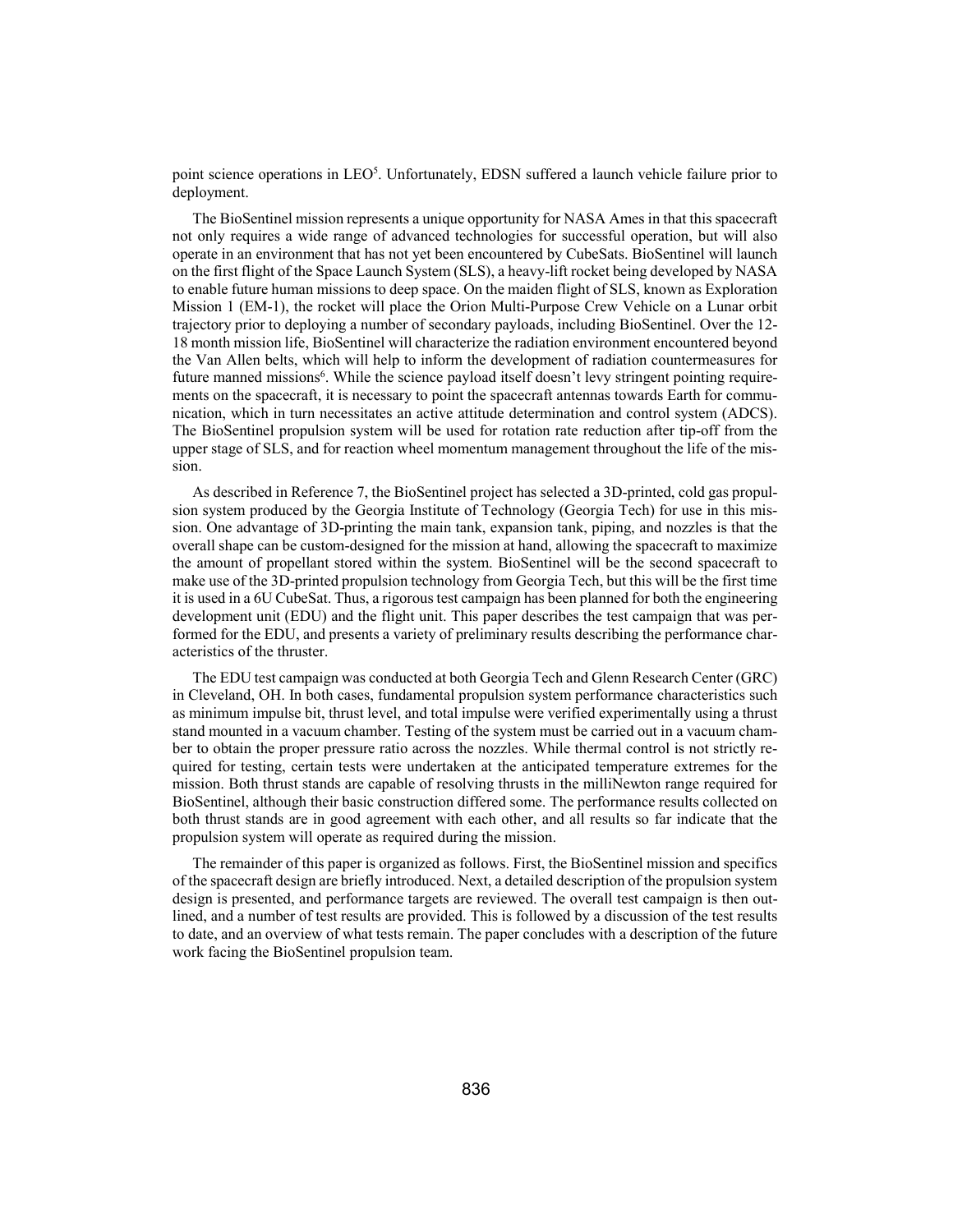#### **THE BIOSENTINEL MISSION**

The BioSentinel mission will address a Strategic Knowledge Gap associated with long-duration manned missions in deep space by more fully characterizing the radiation environment beyond the Van Allen Belts. Specifically, BioSentinel will utilize the monocellular eukaryotic organism *Saccharomyces cerevisiae* (yeast) to report DNA double-strand-break (DSB) events that result from ambient space radiation. Yeast was selected due to its similarity to cells in higher organisms, the well-established history of strains engineered to measure DSB repair, and the spaceflight heritage from past NASA Ames missions. DSB repair in yeast is remarkably similar to humans, and Bio-Sentinel will provide critical information about what impact deep space radiation may have on future manned missions. BioSentinel will also include physical radiation sensors based on the TimePix sensor, as implemented by the RadWorks group at NASA's Johnson Space Center. This sensor records individual radiation events, including estimates of linear energy transfer (LET) values. Radiation dose and LET data will be compared directly to the rate of DSB-and-repair events as indicated by *S. cerevisiae* cell population numbers. The interested reader is directed to References 6 – 8 for more information about the BioSentinel mission.

All spacecraft bus subsystems, including the ADCS and the propulsion system, must occupy roughly 2U of volume within the BioSentinel spacecraft. As can be seen in Figure 1, these systems occupy the "rear" portion of the spacecraft along the  $\mathbf{b}_x$ -axis, including a small volume allocation for the propulsion system of approximately 10cm x 20cm x 4cm. The nature of the Earth-leading, heliocentric orbit that BioSentinel will occupy is such that for the majority of the mission it will be necessary to slew the spacecraft up to 90 degrees in order to establish a communications link with the Deep Space Network. This slew maneuver will be undertaken using a set of three reaction wheels integrated within the spacecraft. These reaction wheels will also have to counteract the effects of solar radiation pressure torque during station-keeping, and current estimates are that the wheels will saturate approximately every three days. Furthermore, early estimates for the tip-off conditions from SLS indicate that the reaction wheels may also saturate during detumble. Thus, spacecraft detumble and reaction wheel momentum management over the 12 month nominal operating life will be accomplished using the propulsion system.



**Figure 1. The BioSentinel spacecraft, shown with solar panels deployed and the body coordinate system overlaid.**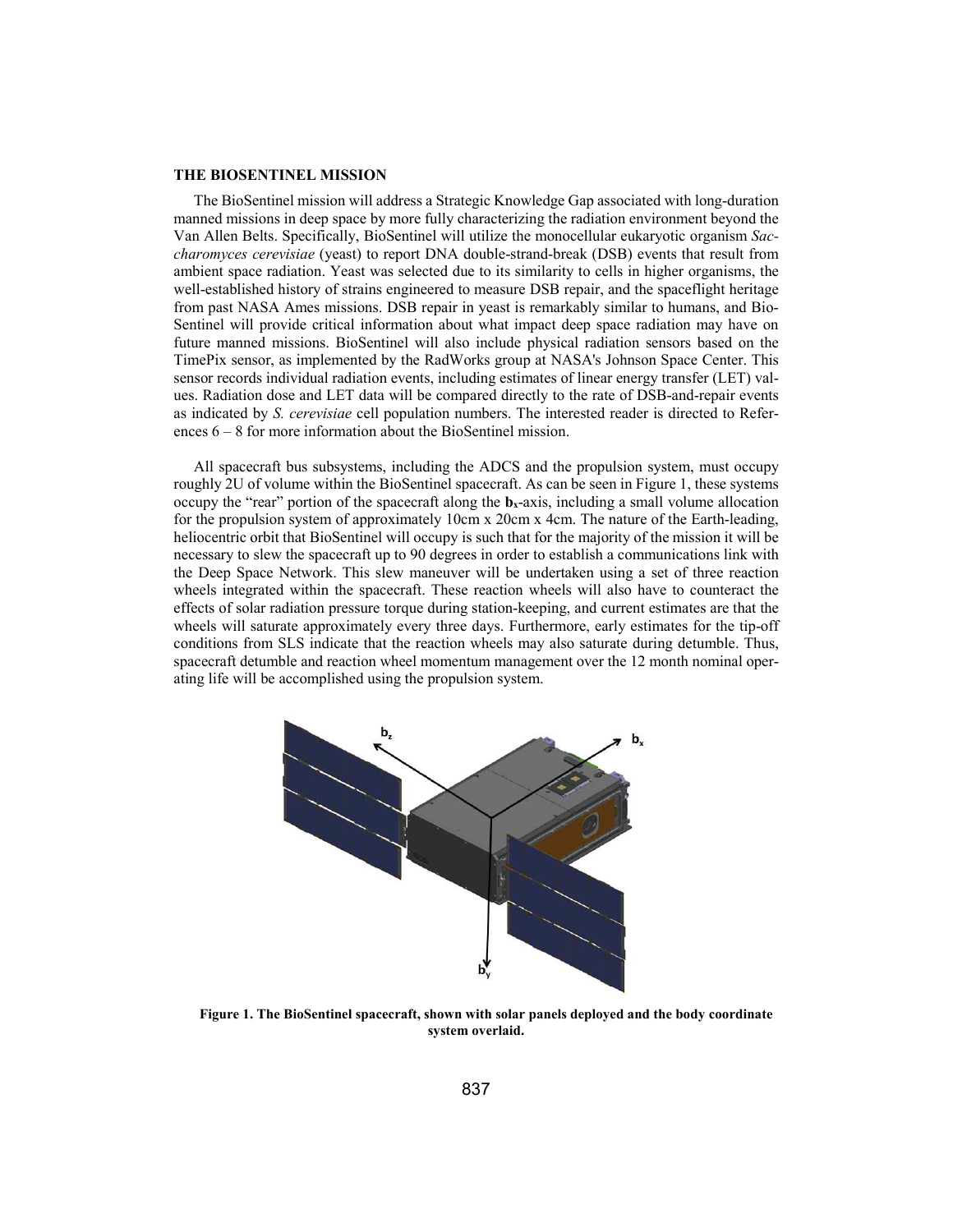Based on the volume limitations of the spacecraft and the safety restrictions imposed from flying as a secondary payload on SLS, the field of candidate propulsion systems for BioSentinel was fairly small. A number of vendors make cold gas systems that meet the safety restrictions for SLS, but not many of these could fit inside the available volume envelope. Microelectrospray propulsion (MEP) technologies were also examined for the mission<sup>9</sup>, although these systems were deemed to not be at a high enough technology readiness level based on the project schedule. Thus, a cold gas propulsion system was selected as the baseline design for BioSentinel. This thruster system is unique in that the main tank, plenum, nozzles, and tubing are all 3D-printed in a single, monolithic component. This design approach allows the developers to maximize the volume allocated to the main tank and plenum using non-traditional internal geometry, which is very important for the minimum 12 month mission life.

#### **COLD GAS PROPULSION SYSTEM**

The majority of the BioSentinel thruster is made from a single piece of printed composite material. The propellant tanks, feed pipes, and nozzles are contained within a single continuous additively manufactured component. This approach has several advantages over a more traditional design. It greatly reduces the number of pressure seals that must be made, reducing the number of potential leak sites. The design also allows the tanks to be made in unusual shapes to take advantage of the entire allocated volume. This is especially important in the case of the BioSentinel spacecraft, with its strictly limited volume. A CAD image of the entire thruster can be seen in Figure, wherein the light blue component is the printed structure.



**Figure 2. A 3D rendering of the BioSentinel cold gas propulsion system, shown with the propulsion coordinate frame overlaid.** 

The thruster has two propellant tanks printed into its structure. The larger "main tank" stores the majority of the propellant as a saturated liquid-vapor mixture. The saturated mixture is a relatively high-density state, which allows a larger propellant loading than a vapor alone in the same volume. However, as this state contains a mixture of vapor and liquid, it is not an ideal state to feed the nozzles directly, since the inlets of the nozzle feed pipes might experience sudden changes in propellant density, which may impact performance. To mitigate this, a smaller tank, the plenum, stores propellant as a vapor alone. The nozzles are fed from the plenum, which is depleted as the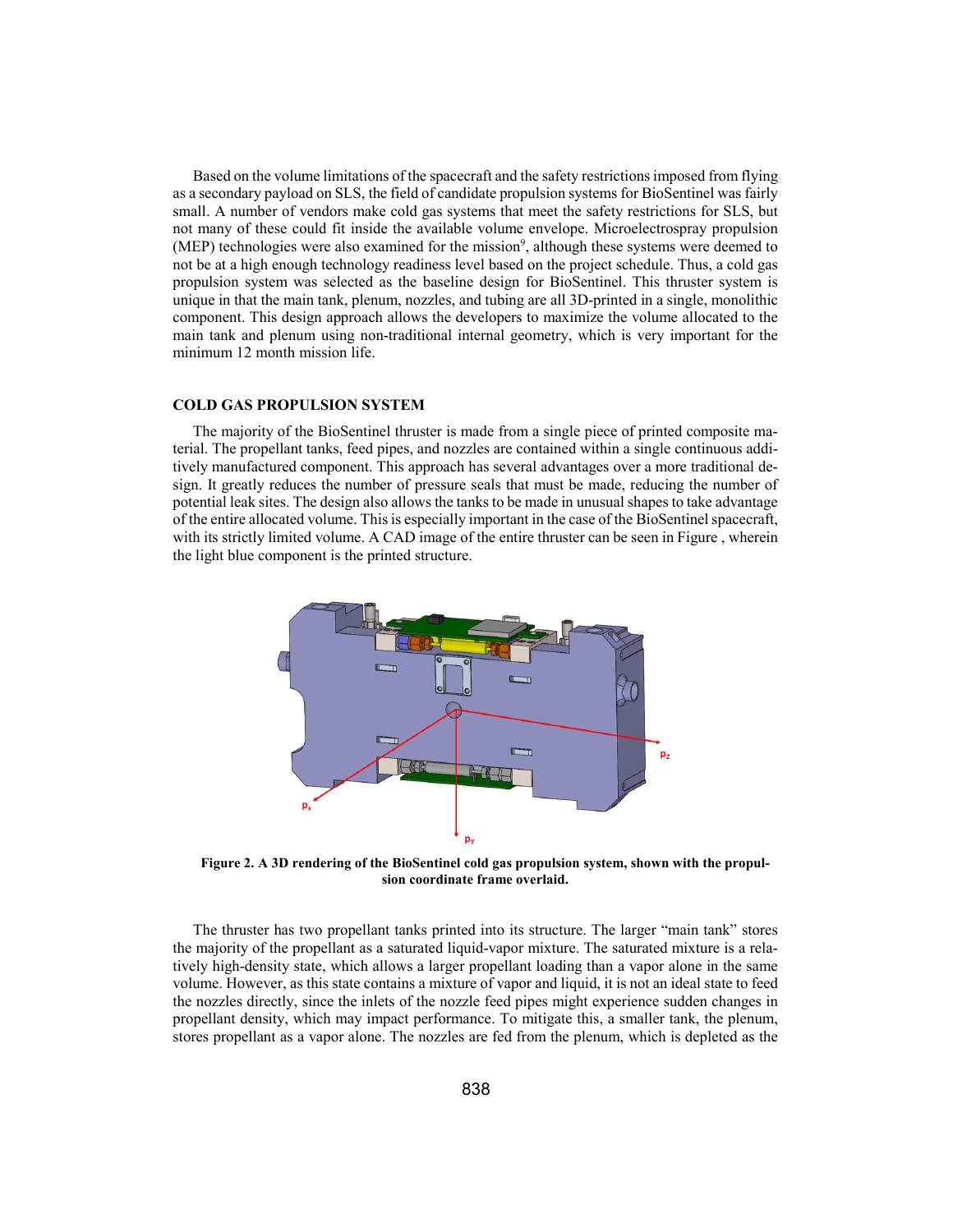thruster fires. When the pressure in the plenum drops below a user-specified threshold, it is refilled from the main tank. Each of the two tanks is outfitted with a pressure transducer and thermistor, so the state of the propellant in both tanks is known.

The thruster has seven nozzles, six of which are oriented to provide attitude control, and the seventh is oriented to provide a delta-V maneuver. The locations of these nozzles, as well as the two tanks, are shown in Figure . In the figure, the plenum and main tank appear to be separated into segments. This is a result of the cutaway plane location and complex tank geometries. All areas marked as part of the plenum are in fact connected, as are both areas marked as part of the main tank.



**Figure 3. A cross-section of the propulsion system, showing the numbering convention used for the nozzles. The plenum is shown in green, and the main tank in orange.** 

Propellant flow is controlled by eight solenoid valves, installed in two manifolds with four valves each. Each manifold has a corresponding circuit board, which contains the power switches necessary to drive each valve. One of the circuit boards also contains an LPC1549 microcontroller and a low-drift oscillator. The microcontroller communicates with the flight computer over an RS-422 serial connection. The flight computer sends timing commands to the microcontroller, which opens the specified valves for the commanded duration. The microcontroller also reports the sensor telemetry and various heath data to the flight computer as part of each command response. Finally, it automatically monitors the plenum and main tank pressures, and refills the plenum if the pressure drops below the threshold. This circuit board can be seen integrated into the EDU thruster in Figure 4.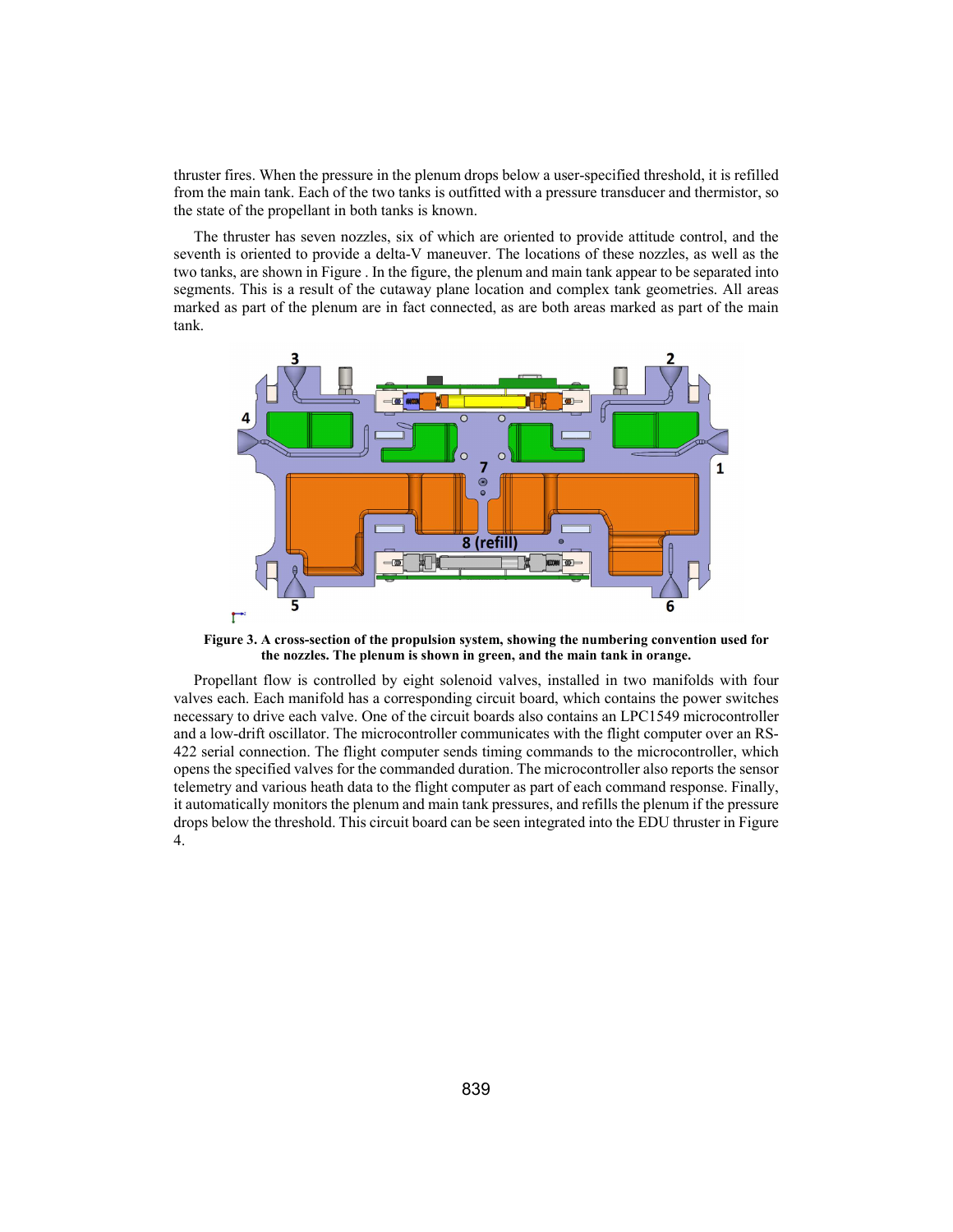

**Figure 4. The fully assembled propulsion system EDU, in this case with the -x side of the system facing up.** 

The propellant used in the thruster is the refrigerant R-236fa (1,1,1,3,3,3-hexafluoropropane). It is a non-toxic, non-flammable gas that has a relatively low saturation pressure of 584 kPa at 50 °C. These low-risk properties are advantageous to the mission, since no special safety precautions beyond those for low-pressure vessels must be taken. The low saturation pressure also allows the thruster to store the propellant as a saturated mixture without prohibitively thick tank walls.

R-236fa is a relatively large molecule, with a molecular weight of 152.04 grams/mol. This reduces the speed of sound in the vapor, and thus the exit velocity of the propellant and the specific impulse of the system compared to lighter molecules like  $CO<sub>2</sub>$  (M=44 g/mol) or butane (M=58 g/mol). However, the high liquid density of the refrigerant allows a larger mass to be stored in the same volume, so while R-236fa is not an ideal cold gas propellant on a mass basis, it outperforms  $CO<sub>2</sub>$  and butane on a volume basis. Since the BioSentinel thruster is more constrained by its volume limits than its mass limits, R-236fa was chosen as the best available propellant.

# **PROPULSION SYSTEM PERFORMANCE REQUIREMENTS**

As with all spacecraft subsystems, one challenge facing the BioSentinel propulsion system is developing a test and analysis plan that allows for verification of all system (also known as Level 4) requirements. This is particularly challenging for the propulsion system, given that the nominal thrust at a typical room temperature is approximately 40 mN, and observing this thrust on any sort of test apparatus requires the test stand and thruster to be in a vacuum. As such, it was understood from the early concept stage of the propulsion system that validation testing in a specialized environment would be necessary. With that in mind, the NASA Ames team worked to identify the minimum set of requirements that had to be verified via test, as opposed to those which could be verified through analysis or inspection. Ideally all requirements will be verified through testing, but this is not always possible with certain spacecraft systems or subsystems. As can be seen in Table 1 below, a total of six Level 4 requirements were identified as needing verification by way of testing in a relevant environment.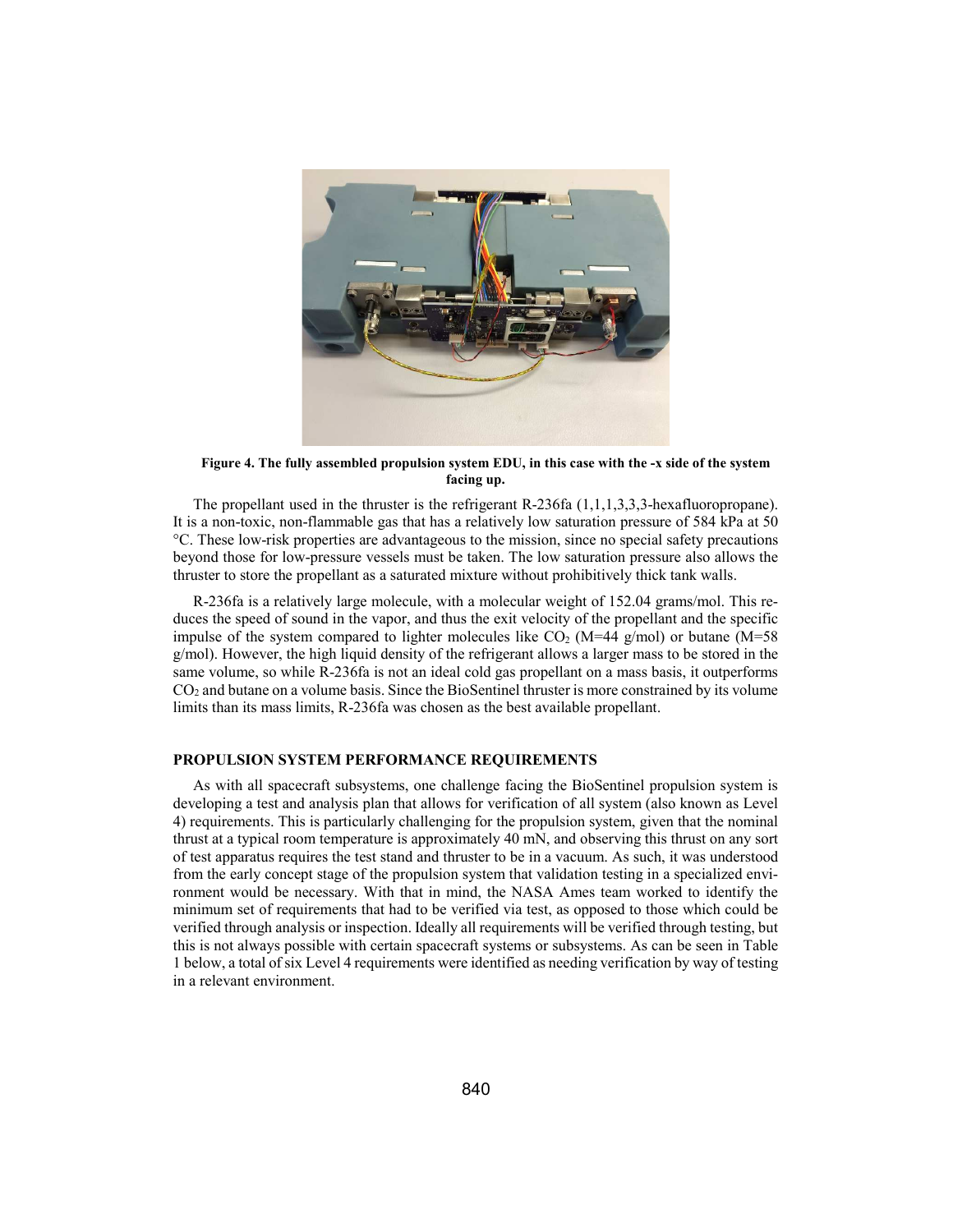| Requirement<br>No. | Title                               | Description                                                                                                                                                                      | <b>Associated Test</b>   |
|--------------------|-------------------------------------|----------------------------------------------------------------------------------------------------------------------------------------------------------------------------------|--------------------------|
| Prop-7             | Operating<br>Pressure               | The Freeflyer propulsion system maximum operating<br>pressure shall be less than 100 PSI.                                                                                        | Prop-SFT-<br><b>TVAC</b> |
| $Prop-15$          | Maximum<br>Temperature              | The Freeflyer propulsion system shall be capable of<br>operating at a maximum ambient external temperature<br>of no greater than $50^{\circ}$ C.                                 | Prop-SFT-<br><b>TVAC</b> |
| $Prop-16$          | Minimum<br>Operating<br>Temperature | The Freeflyer propulsion system shall be capable of<br>operating at a minimum ambient external temperature<br>of no less than $0^{\circ}$ C.                                     | Prop-SFT-<br><b>TVAC</b> |
| $Prop-21$          | Nominal<br>Thrust                   | The Freeflyer propulsion system shall be capable of<br>generating a nominal thrust of 18 mN $\pm$ 5 mN from<br>each nozzle at the nominal spacecraft operating tem-<br>perature. | Prop-SPT                 |
| $Prop-22$          | Total Impulse                       | The Freeflyer propulsion system shall provide a total<br>impulse over the life of the mission of 36 N-sec.                                                                       | Prop-SPT                 |
| $Prop-23$          | Minimum<br>Impulse Bit              | The Freeflyer propulsion system shall be capable of<br>generating a minimum impulse bit of 120 microN-sec<br>from all thrusters.                                                 | Prop-SPT                 |

**Table 1. BioSentinel Propulsion System Requirements Verified by Testing\***

Requirement

-

Examining the right hand column of Table 1, it is first necessary to define the testing nomenclature adopted by NASA Ames. The BioSentinel team chose to identify two separate test campaigns: the System Functional Tests (SFTs) carried out at Georgia Tech, and the System Performance Tests (SPTs) conducted at GRC. The Georgia Tech team has access to a thermal vacuum chamber, so it is also possible to carry out some of the SFTs at controlled operating temperatures, hence the "SFT-TVAC" label in the last column of Table 1. All tests that were run at GRC were also run at Georgia Tech. There was good agreement between the results of both test campaigns, as shown in the next section.

An interesting challenge associated with this project is that a number of requirements (and their attendant uncertainties) are inherited from the Space Launch System itself. For example, the SLS team has stipulated that all secondary payloads cannot be pressurized beyond 100 PSI prior to deployment in space, hence the limit in Prop-7. Similarly, the initial orbit parameters of the secondary payload is still unknown, which means that the distance from the sun is also unknown. This in turn impacts the upper and lower limits on the expected operating temperature range. For now, the BioSentinel team is assuming a worst-case operating temperature of  $0^{\circ}C$ , which informs the nominal thrust that can be generated using R-236fa (see Prop-16 and Prop-21). The propulsion system team has levied a firm upper temperature limit of 50 °C, since beyond this temperature the Factor of Safety requirement on the burst pressure (as imposed by the project) is violated. The performance of the propulsion system EDU with regard to these requirements is presented in the next section.

<sup>\*</sup> Please see the Notation table at the end of this paper for all engineering units used throughout this work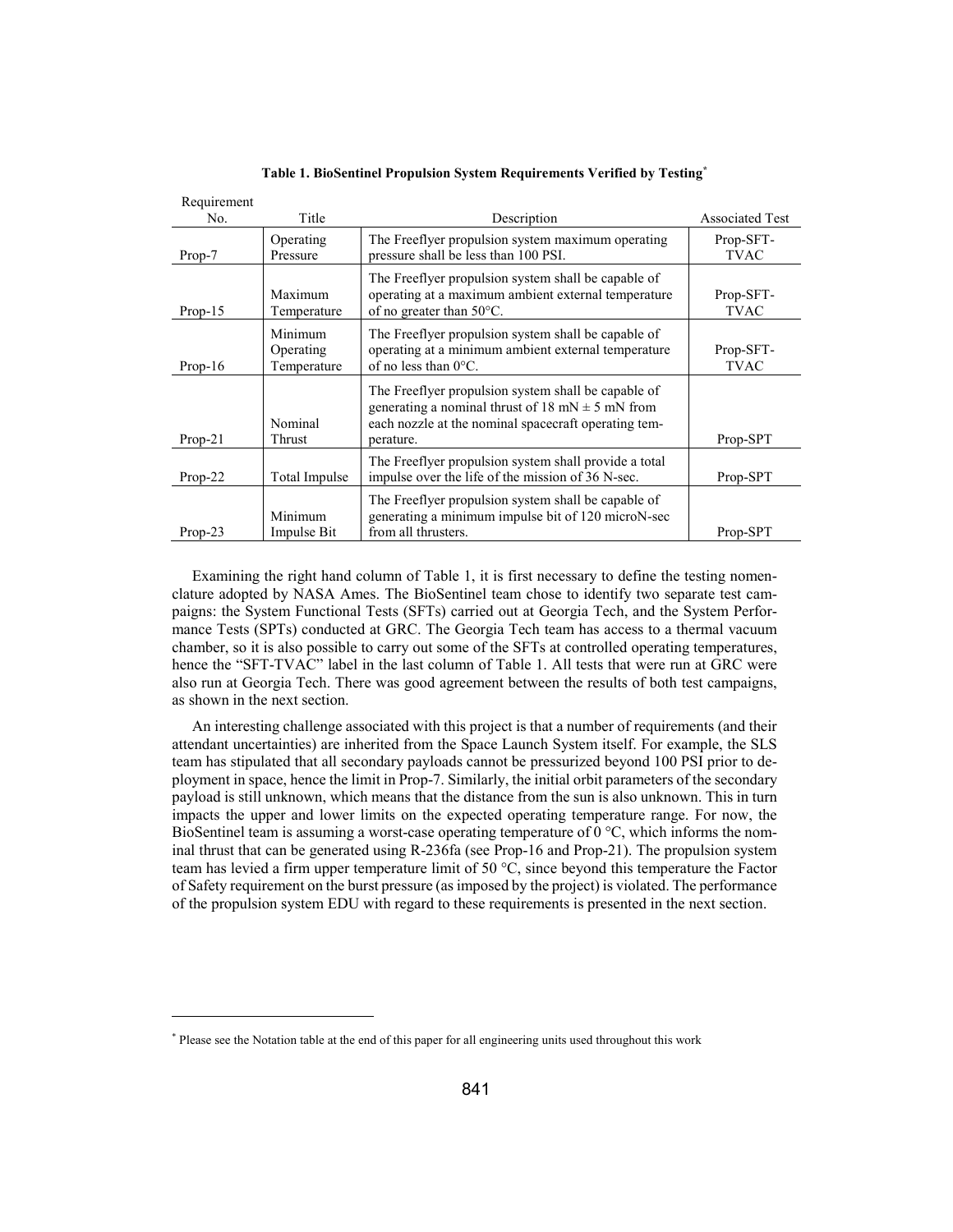#### **TEST CAMPAIGN**

Testing of the BioSentinel propulsion system EDU was carried out in two phases: first at Georgia Tech's Space Systems Design Lab in spring of 2016 and then at Glenn Research Center in summer of 2016. Some additional testing was also undertaken at Georgia Tech during the fall of 2016, largely to better quantify the specific impulse of the system. Testing at both facilities made use of a torsional test stand inside a vacuum chamber, as seen in both images of Figure 6 below. All tests were run using a LabView interface connected to a data acquisition card, which collected displacement data from the test stand and telemetry from the propulsion system. MATLAB<sup> $\degree$ </sup> was used for additional data processing after all test runs. The Georgia Tech thermal vacuum chamber test volume measures 60 cm x 55 cm x 60 cm, and can achieve a base pressure of 1x10-6 Torr. In contrast, the GRC vacuum chamber (Vacuum Facility 8) is a cylindrical chamber 1.5 meters in diameter and 4.5 meters long. The GRC vacuum level is controlled using four oil diffusion pumps, and the chamber is capable of reaching a base pressure of  $4x10^{-7}$  Torr.

Both test stands use a torsional pendulum design to measure thrust, with a long aluminum arm allowed to pivot within a welded frame. The Georgia Tech test stand (seen in the left-hand image of Figure 5) very closely replicates the GRC design. The arm is attached via two flexural pivots, which provide nearly frictionless rotation, in addition to a restoring force to the arm. The GRC test stand can resolve thrusts at the microNewton level, and can be seen in the right-hand image of Figure 5. This test stand was originally designed to test pulsed plasma thrusters, which produce low levels of thrust in short pulses. As the BioSentinel thruster is also designed to produce short, low thrust pulses, the stand was used with little modification.

The GRC stand is calibrated by use of a series of test masses, suspended from a thread that attaches to the thrust stand arm. The other end of the thread is wrapped around a pulley, which is used to raise and lower the masses. When fully lowered, all three of the weights are supported by the arm, leading to a constant offset in the arm deflection. As the pulley is raised, the weights become supported by the pulley one by one, causing the constant offset to change, until none are supported by the arm. With the magnitude of the deflections and the masses of the test weights, the restoring force from the flexural pivots can be determined. Using the measured restoring force and the natural frequency of the stand, the impulse response of the stand can be determined.



**Figure 5. The BioSentinel thruster mounted to the thrust stand in the vacuum chamber at Georgia Tech (left image) and the thrust stand at Glenn Research Center (right image).**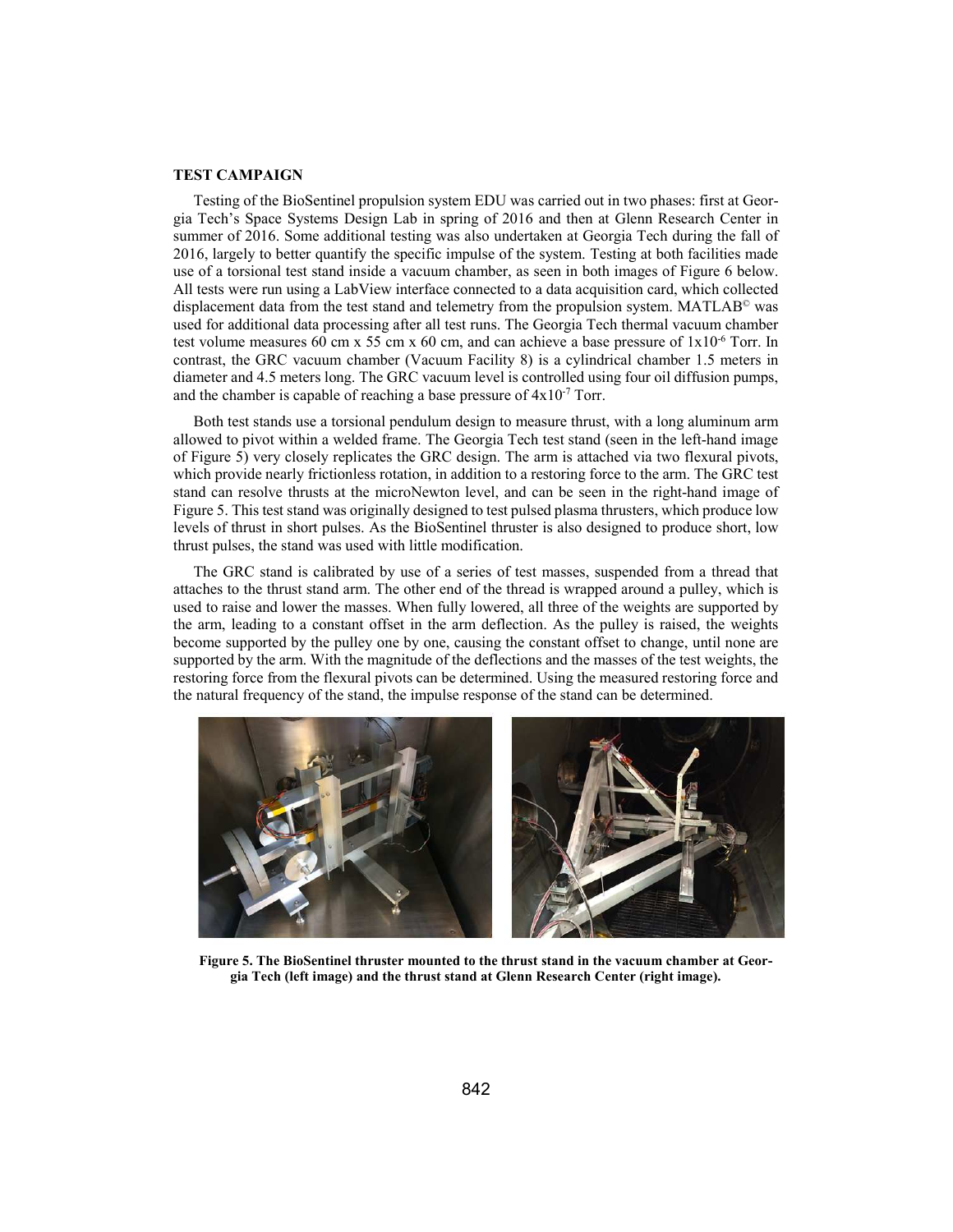Referring back to Figure 3, all seven nozzles on the propulsion system were tested in the vacuum chamber. Tests were conducted at pulse widths ranging from 3 msec to 200 msec. Testing initially focused on the thrust generated by each nozzle for a given pulse duration, thrust dependency on pressure in the plenum, and system specific impulse (derived by measuring the change in mass over a series of thruster firings). The range of firing times (3 msec to 200 msec) was motivated by the operational conditions of BioSentinel. The spacecraft operates at 5 Hz, which means that the propulsion system could theoretically be commanded to fire for a full operating cycle (200 msec). The fastest that the valves can respond when commanded to fire is approximately 3 msec, so this lower bound was tested as well. MATLAB/Simulink simulations of the spacecraft operating modes that utilize the propulsion system indicate that the vast majority of the commanded firing times are greater than 100 msec, so more recent testing has largely focused on longer pulse durations. Nozzle thrust as a function of pulse time for one nozzle on each face of the propulsion system is shown in Figures 6 – 8 below. This data was collected during the first round of testing at Georgia Tech. Note that Nozzle 2 is on the  $-y$  face of the propulsion system, Nozzle 4 is on the  $-z$  face, and Nozzle 7 is on the x face.



**Figure 6. Nozzle thrust as a function of pulse width for Nozzle 2 (-y face) of the BioSentinel propulsion system.**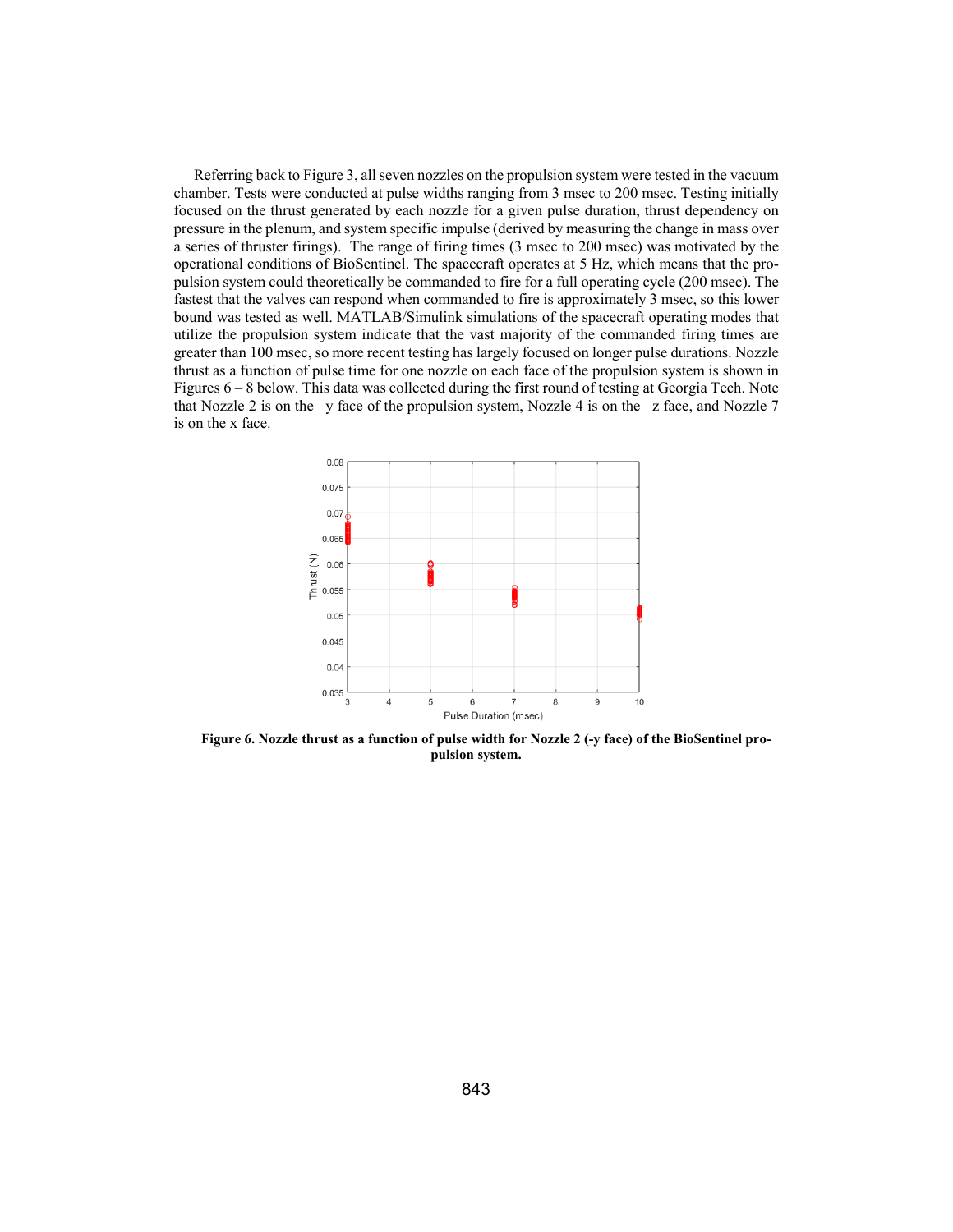

**Figure 7. Nozzle thrust as a function of pulse width for Nozzle 4 (-z face) of the BioSentinel propulsion system.** 



**Figure 8. Nozzle thrust as a function of pulse width for Nozzle 7 (x face) of the BioSentinel propulsion system.** 

It is important to note that the temperature of the test chamber was not strictly controlled during data collection in Figures  $6 - 8$ , and thus the expected nominal thrust varies between tests. The variance seen in the thrust level achieved at a particular pulse width is due to changes in the plenum pressure. That pressure decreases with each firing, and hence the thrust that is achieved also decreases. That said, it is interesting to observe that for all three nozzles in Figures 6-8 the measured thrust systematically decreases as a function of pulse time. Upon examination, the propulsion system team concluded that at these very short pulse times the thrust stand is observing the effect of the solenoid valve closing. This effect is illustrated in Figure 9 below, in which thrust curves produced by a short pulse and a long pulse are represented graphically. An ideal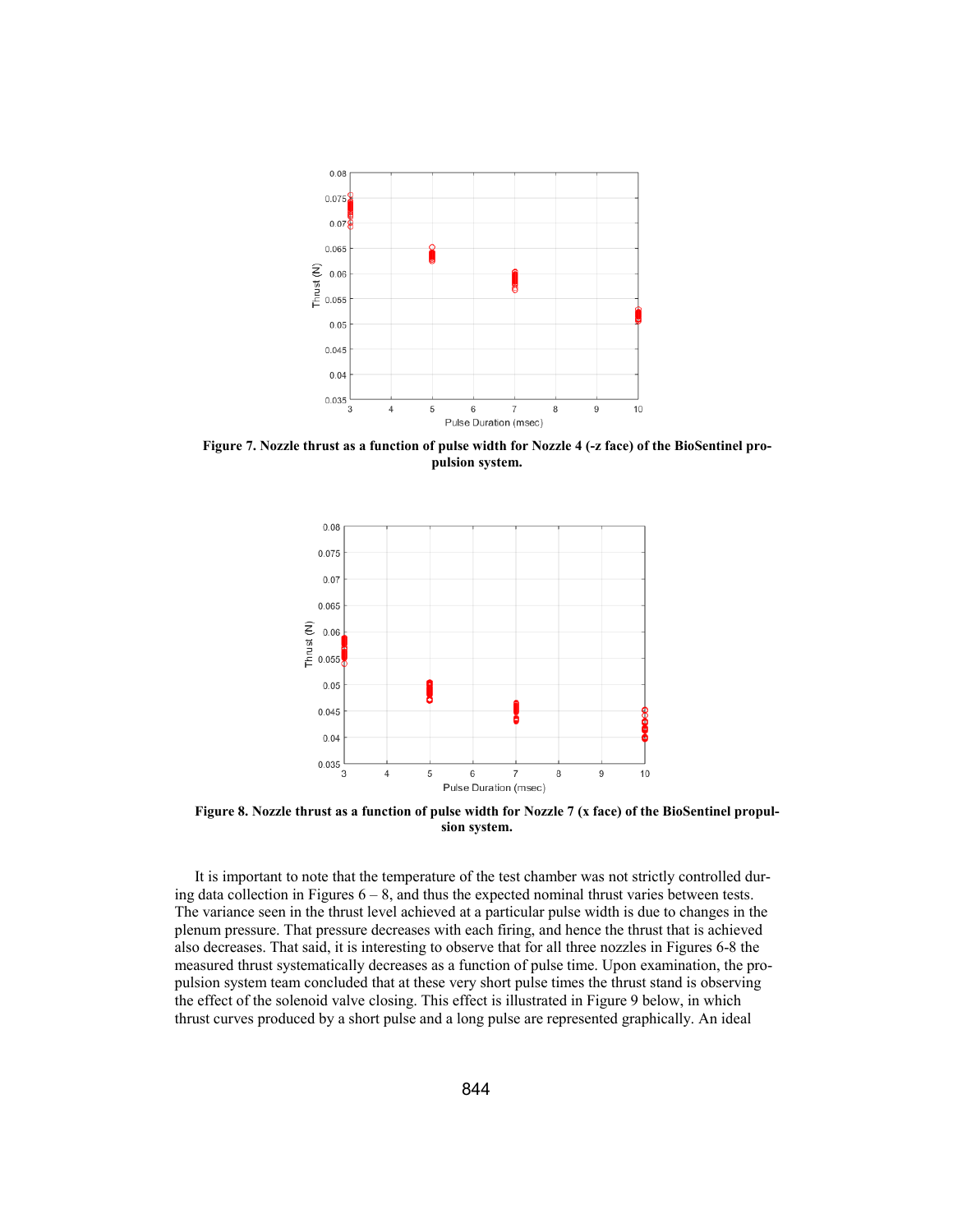valve would open and close instantly, producing a square thrust profile, but real valves take a finite time to open and close, leading to a trapezoidal shape. The area underneath the thrust curve is the impulse provided by that pulse. The dark red area at the beginning of each pulse corresponds to the impulse lost due to non-instantaneous valve opening, while the orange area at the end of each pulse shows the additional impulse gained from the non-instantaneous closing of each valve. If the valve is slower to close than to open, each pulse gains a fixed amount of impulse. This additional impulse is proportionally more significant to shorter pulses, as is apparent in Figure 9.



**Figure 9. A graphical representation of the command valve action as compared to the actual valve action.** 

 As mentioned earlier, it is anticipated that the BioSentinel spacecraft will largely request pulse widths of 100 msec or greater for both detumble and momentum management operations. The theory presented in Figure 9 is borne out by tests performed at longer thrust durations, which were tested specifically for BioSentinel. As can be seen in Figure 10 below, the drop in thrust resulting from the effect of the solenoid valve taking a non-zero amount of time to close is asymptotic. The average thrust achieved by the thruster is nearly constant beyond approximately 100 msec. Note that the data points below the trendline are the result of the propulsion system software halting a firing operation to refill the plenum. This occurs automatically whenever the plenum pressure drops below the user-specified set point. The BioSentinel attitude control software has been designed to accommodate the discontinuities that are injected into the control signal by virtue of this "halt for refill" behavior.



**Figure 10. Nozzle thrust as a function of pulse duration for durations from 3 msec to 200 msec.**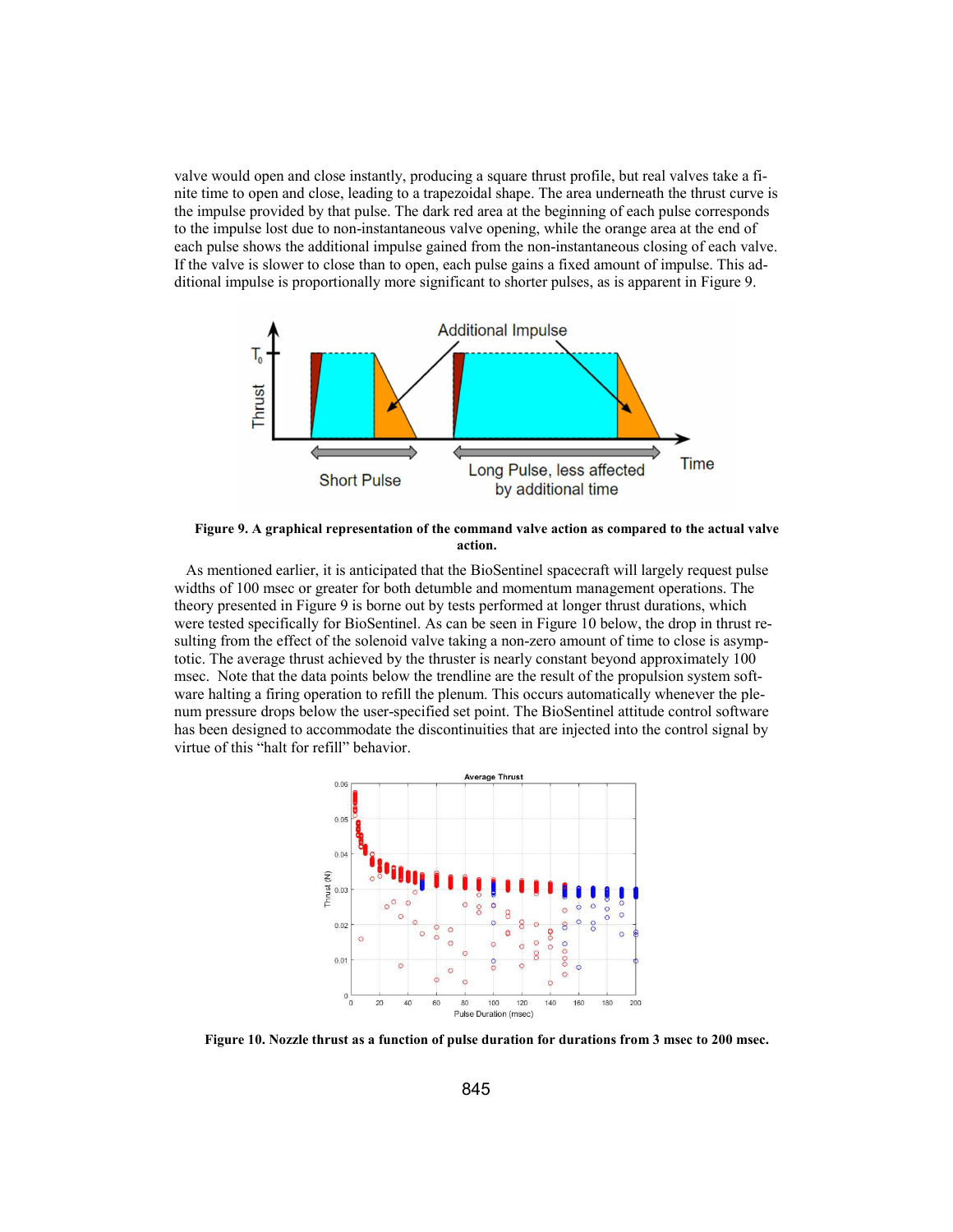As stated at the beginning of this section, the thrust stands at Georgia Tech and Glenn Research Center are very similar in design. Each vacuum chamber was also able to produce about the same vacuum level inside the chamber. The only major difference in testing conditions between the two test sites was the temperature in the chamber during testing. The thrust generated by the R-236fa is strongly correlated to this operating temperature, meaning that the thrust levels recorded at each test site will be different. The majority of the Georgia Tech testing was conducted at a lower temperature than the GRC tests, although some limited tests were conducted at higher temperatures (explicitly controlled by the TVAC chamber). Figure 12 below shows the average thrust as a function of pulse time for Nozzle 6 during three different tests. The red points are data collected at Georgia Tech during high temperature testing at 32 °C. The blue points were measured at GRC at approximately 30  $\degree$ C, and the black points were measured at Georgia Tech at 26  $\degree$ C. As expected, the higher temperature tests result in uniformly higher thrust levels, but retain the same shape.



**Figure 11. Comparison of the average thrust level at three different testing temperatures for data collected from Nozzle 6 at both GRC and Georgia Tech.** 

### **DISCUSSION**

The experimental results presented in the preceding section indicate that the BioSentinel propulsion system is performing as expected. Nominal trust values hover in the range of  $40 - 70$  mN, which agrees with the theory for R-236fa. The "lag" in the solenoid valve response seen for shorter pulse durations (as depicted in Figure 9) is a very interesting result, but not a terribly troubling one given that in flight pulse durations lower than 100 msec will rarely be commanded. This is reinforced by the result of Figure 10, which shows that the thrust generated as a function of pulse duration levels out for longer firing times.

An important parameter than can be determined from these results is specific impulse  $(I_{sp})$ . Specific impulse is a measure of propulsive efficiency, and is used to determine how much propellant is required to produce a certain amount of impulse. Specifically, that relationship is:

$$
I_{sp} = \frac{J}{gm_p}
$$

Where J is the total impulse produced, g is the standard acceleration due to gravity  $(9.806 \text{ m/s2})$ , and  $m_p$  is the mass of the propellant. A thruster with a higher  $I_{sp}$  will expend less propellant to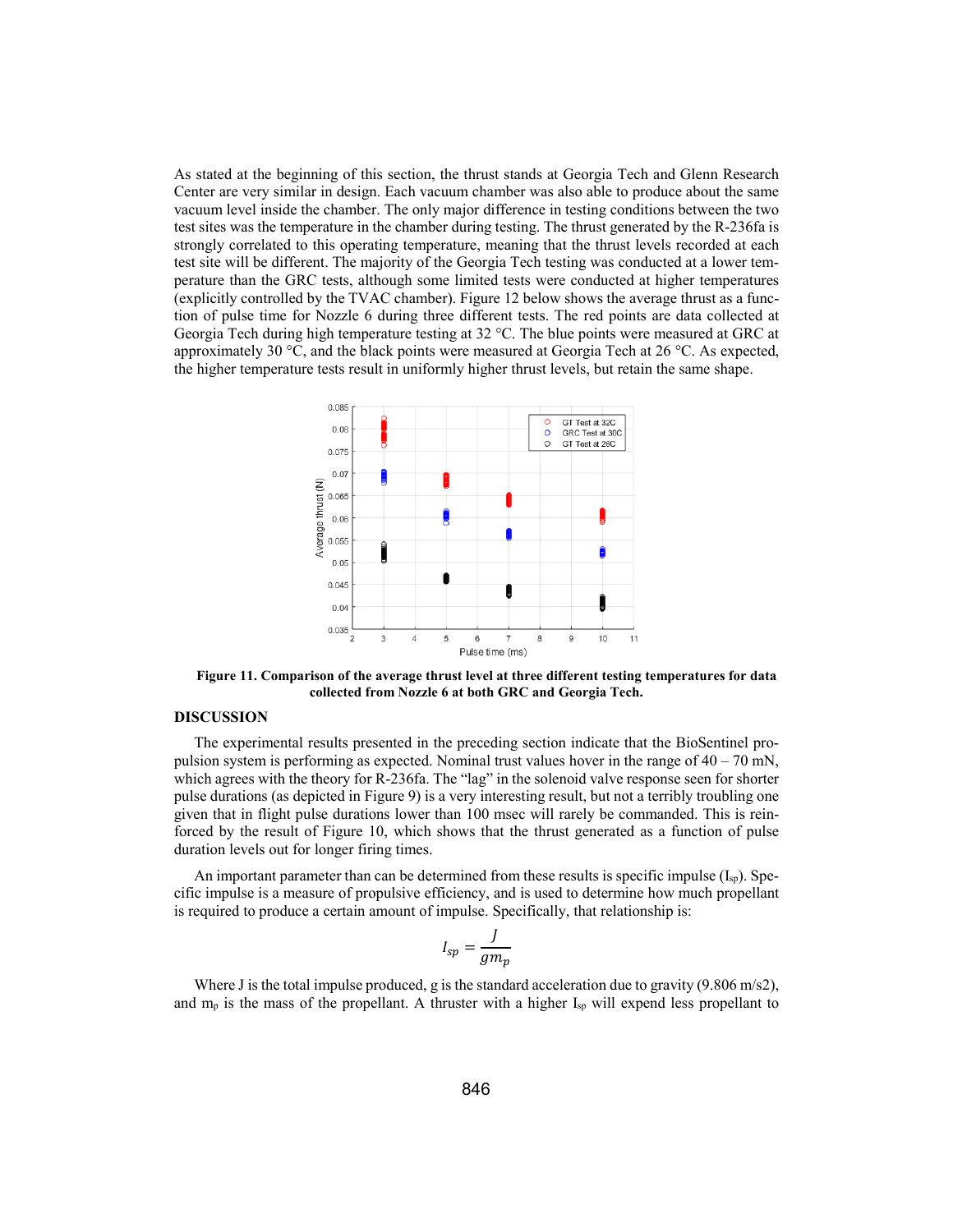achieve a certain impulse than a thruster with a lower I<sub>sp</sub>. This is an important parameter for mission planning, since it informs how much propellant is required over the life of the mission to meet the 36 N-s total impulse requirement (see Table 1). It is also necessary for propellant consumption tracking; the applied impulse can be measured directly by the ADCS, and propellant mass consumption can be computed from that known impulse and the thruster's specific impulse.

During the design of this thruster, the expected specific impulse was calculated to be 47.3 seconds, using the published properties of the propellant and the thruster's nozzle geometry. During the test campaign, it was also determined experimentally. In order to determine specific impulse, using Equation 1, a total impulse and a propellant mass change must be measured. In practice, a large number of firings are needed to produce a measurable change in mass, due to the low thrust of the system. During testing the thruster was commanded to produce a large number of firings at various pulse widths, and the impulses measured from each firing were added to determine the total impulse. The mass change was measured simply by weighing the thruster before and after the test. Table 2 summarizes these test results.

| Description              | Total Impulse<br>$(N^*s)$ | $\Delta M$ (g) | $\text{Isp}(s)$ | Thrust avg<br>(mN) | $\dot{m}$ (mg/sec) |
|--------------------------|---------------------------|----------------|-----------------|--------------------|--------------------|
| 3500 firings, 10 ms each | 1.4118                    | 3.26           | 44.2            | 40.35              | 93.08              |
| 1200 firings, 5 ms each  | 0.2749                    | 0.69           | 40.6            | 45.82              | 115.08             |
| 1200 firings, 10 ms each | 0.4912                    | 1.1            | 45.5            | 40.94              | 91.74              |
| 1200 firings, 50 ms each | 1.8956                    | 4.04           | 47.8            | 31.59              | 67.39              |
| 720 firings, 200 ms each | 3.7278                    | 8.2            | 46.4            | 25.89              | 56.89              |
| 1200 firings, 5 ms each  | 0.271                     | 0.68           | 40.7            | 45.18              | 113.19             |

**Table 2. Specific impulse calculations for the BioSentinel propulsion system, derived from thrust stand data.** 

Note that the 5 millisecond pulse tests showed substantially lower Isp than the longer tests. We hypothesize that this is due to the finite valve opening effect described above. While the valve is opening, the flow is forced through a smaller aperture than when the valve is fully open. This may be causing frictional losses as the flow is choked inside a non-smooth section of the valve. These losses, in turn, may be reducing the specific impulse of the thruster. Even if one selects an average value from Table 2 (say, for example, 43 seconds) as the  $I_{SP}$  for the BioSentinel propulsion system, the full 200 g propellant load still is more than sufficient for the needs of the mission. It is predicted that a worst-case detumble maneuver will require approximately 1 g of propellant to complete, and a typical reaction wheel momentum management maneuver requires 0.07 g of propellant. Assuming the reaction wheels need to be desaturated three times a day (which is itself conservative), this translates to 115 g of propellant consumed over an 18 month mission. Thus, the total propellant budget for BioSentinel is 116 g of propellant, and the spacecraft will fly with 200 g.

The results seen in Figure 11 of the previous section show good agreement between the Georgia Tech and GRC thrust stands when measuring the response of the propulsion system. This is not terribly surprising—the thrust stands are of a very similar design—however it is an encouraging result for the development of the flight unit, which will need to happen over a shorter period of time than the EDU. Given the similarity of the results plotted in Figure 11, the BioSentinel team will likely only use the Georgia Tech thrust stand for verification and validation of the flight unit. Examining Figure 11 more closely, it is interesting to see the strong relationship between thrust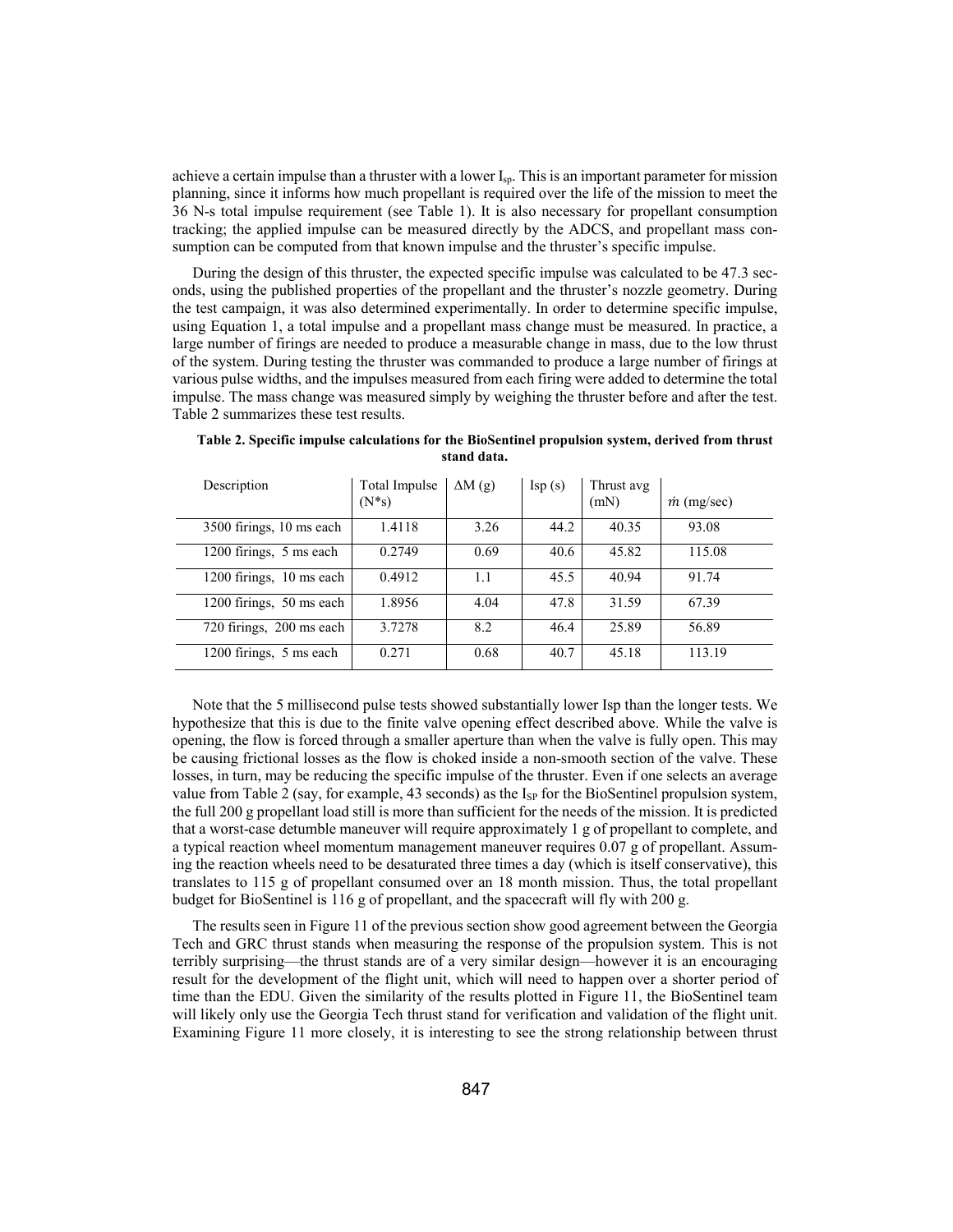performance and operating temperature. Six degrees Celsius of temperature difference between the upper and lower bound tests results in greater than 30% difference in the thrust level achieved. Recall that for the purposes of planning the BioSentinel team has been assuming a worst-case operating temperature of 0 °C, and even at this very low temperature the thruster has sufficient control authority for both detumble and momentum management operations. However, it will be important to collect as much temperature data as possible on orbit so that mission operators can know what nominal thrust level to expect from the propulsion system.

#### **CONCLUSION**

 The engineering development unit of cold gas propulsion system selected for the BioSentinel mission was tested on thrust stands at both Georgia Tech and Glenn Research Center to verify system-level performance. The test results presented herein show that the design does meet the major operational requirements stipulated by the project team, including nominal thrust and nominal specific impulse. The test results obtained at Georgia Tech show good agreement with those obtained at Glenn Research Center, and in the future the BioSentinel project team does not anticipate it will be necessary to repeat tests at GRC. Important future work for the project includes further testing between the propulsion system and flight software system, with a particular emphasis on fault management and off-nominal cases. The Georgia Tech team also plans to continue characterizing the performance of the thruster at pulse durations of 100 msec and larger, since those pulse durations appear to be of greatest interest to end-users.

## **ACKNOWDLEDGEMENTS**

The authors would like to thank their collaborators at NASA Ames Research Center and Glenn Research Center. In particularly, the inputs of Dr. Robert Thomas, Dr. Tom Haag, and Dr. Jon Mackey of NASA Glenn's In-Space Propulsion branch are much appreciated. Development of the BioSentinel propulsion system is being funded under NASA SBIR Contract NNX15CA06C.

#### **NOTATION**

| ΔΜ                | Change in propellant mass                          |
|-------------------|----------------------------------------------------|
| g                 | gravitational constant (meters per second squared) |
| Isp               | Specific impulse (in seconds)                      |
| J                 | Total Impulse                                      |
| kPA               | Pressure (in kilo-Pascals)                         |
| М                 | Molecular weight (in grams/mol)                    |
| т                 | Mass flow rate                                     |
| ${\rm m}_{\rm P}$ | Propellant mass                                    |
| mN                | Thrust (in Newtons)                                |
| Ns                | Total Impulse (in Newton-seconds)                  |
| PSI               | Pressure (in pounds per square inch)               |
|                   |                                                    |